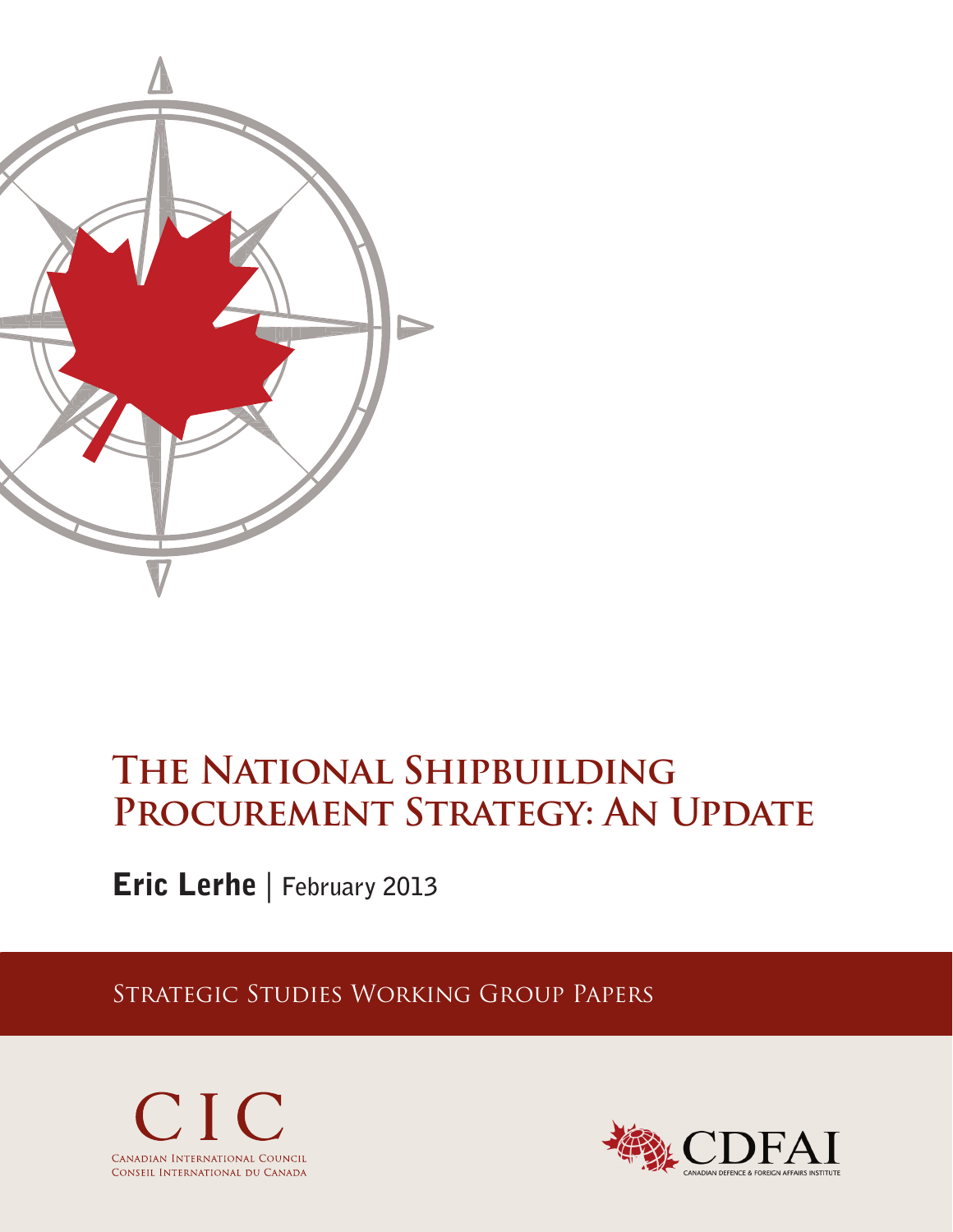# **ABOUT THE AUTHOR**

**Commodore (Ret'd) Eric Lerhe joined the Canadian Forces in 1967 and was commissioned in 1972.**

**From 1973 until 1983 he served in the HMCS RESTIGOUCHE, YUKON, FRASER and ANNAPOLIS. He was promoted to Commander on 1 January 1986 and assumed command of HMCS NIPIGON in September 1987 and then HMCS SAGUENAY on 6 January 1989.**

**During the 1990's he served as Director Maritime Force Development and Director NATO Policy in NDHQ. He earned his MA at Dalhousie in 1996 and was promoted to Commodore and appointed Commander Canadian Fleet Pacific in January 2001.**

**In that role he was a Task Group Commander in the Persian Gulf during the War on Terror in 2002. His achievements included the capture of four al Qaeda members and making significant improvements in coalition C41 interoperability. Cmdre Lerhe retired from the CF in September 2003 and commenced his doctoral studies at Dalhousie. He graduated in 2012.**

**The opinions expressed in this paper are those of the author and do not necessarily reflect the views of the Canadian International Council, its Senate or its Board of Directors, or the views of the Canadian Defence & Foreign Affairs Institute.**

**If you would like to download a copy of this report please visit** www.cdfai.org **or** www.opencanada.org**.**

**If you would like to be added to our mailing list or have questions about our publications please contact: contact@cdfai.org or info@opencanada.org.**

**ISSN 1925-4903** 

**© 2013 Canadian Defence & Foreign Affairs Institute and Canadian International Council**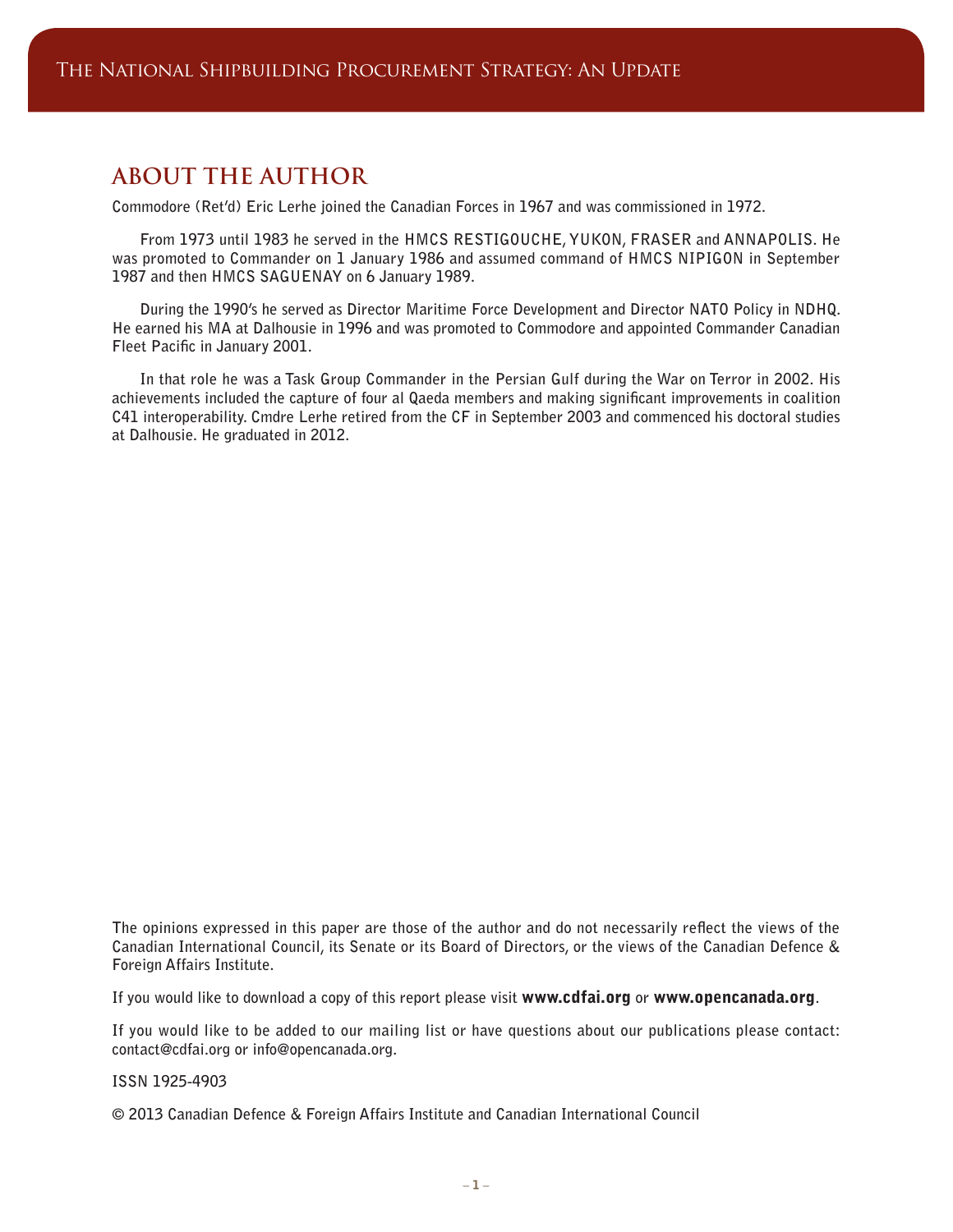# **EXECUTIVE SUMMARY**

**Barely a year old, there are already claims that the \$35 billion National Shipbuilding Procurement Strategy is in trouble as a result of contractual, financial, and design difficulties. This paper analyzes the state of the various shipbuilding projects within it, assesses the seriousness of the reported problems, and examines the government's options.**

**The paper confirmed that there are initial problems of project delay and that the final result may well be slightly fewer vessels of which some may not fully meet the original stated operational requirement. This is the inevitable result of tight defence dollars that force difficult capability tradeoffs. Moreover, these problems are by no means unique to the shipbuilding strategy and have marked defence purchases for decades.**

**The paper also argues that the new ship procurement strategy is more likely to overcome these problems than any other option. The data collected also demonstrates that buying offshore is by no means cheaper or faster. Further, by breaking the traditional 'boom and bust' Canadian shipbuilding cycle, there is a very strong likelihood that the two selected shipyards will have the years needed to develop the expertise and manufacturing efficiencies needed to turn out on-time, capable warships.**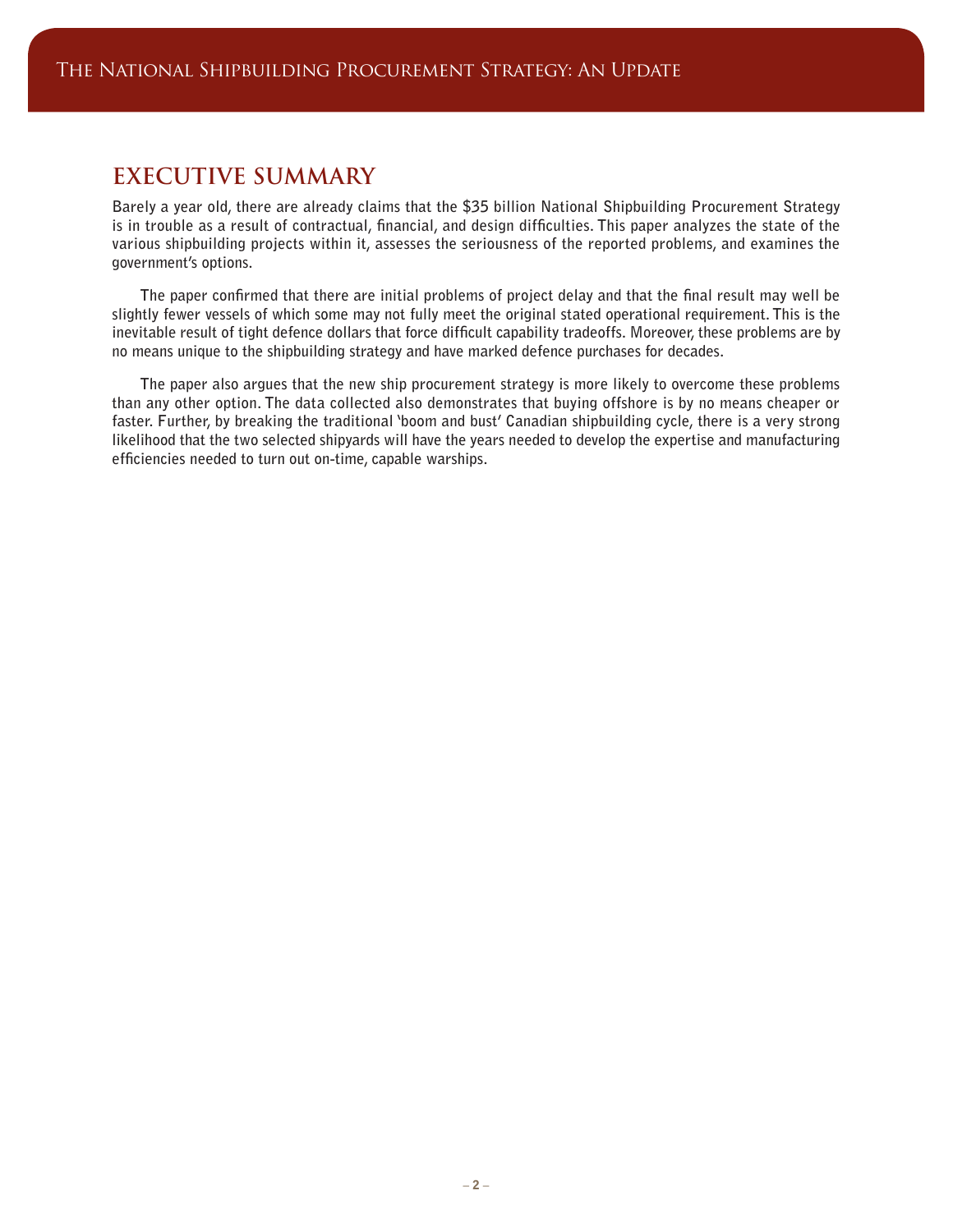## **SOMMAIRE**

**La stratégie nationale d'acquisition de vaisseaux, d'une valeur de 35 milliards de dollars, est à peine vieille d'un an et déjà on la prétend en difficulté par suite de difficultés contractuelles, financières et de conception. Cette étude analyse l'état des différents projets de construction navale qu'elle contient, évalue la gravité des problèmes qui font l'objet de rapports et examine les options du gouvernement.**

**L'étude a confirmé qu'il y a des problèmes initiaux de retard de projets et que le résultat final pourrait bien être moins de vaisseaux, dont certains pourraient ne pas répondre entièrement au besoin opérationnel énoncé à l'origine. C'est le résultat inévitable des restrictions financière imposées à la défense, qui nécessitent des compromis difficiles en terme de capacité. De plus ces problèmes ne sont pas exclusifs à la stratégie de construction navale et ils ont marqué les achats de la défense pendant des décennies.**

**L'étude affirme également que la nouvelle stratégie d'acquisition de bateaux a plus de chances de surmonter ces problèmes que toute autre option. Les données recueillies démontrent également que l'achat à l'étranger n'est pas du tout moins cher ou plus rapide. De plus, en brisant le cycle traditionnel d'« expansion et de récession » de la construction navale canadienne, il y a une très forte possibilité que les deux chantiers maritimes choisis auront les années qu'il leur faut pour développer l'expertise et les efficiences de fabrication dont ils ont besoin pour produire à temps des vaisseaux de guerre capables.**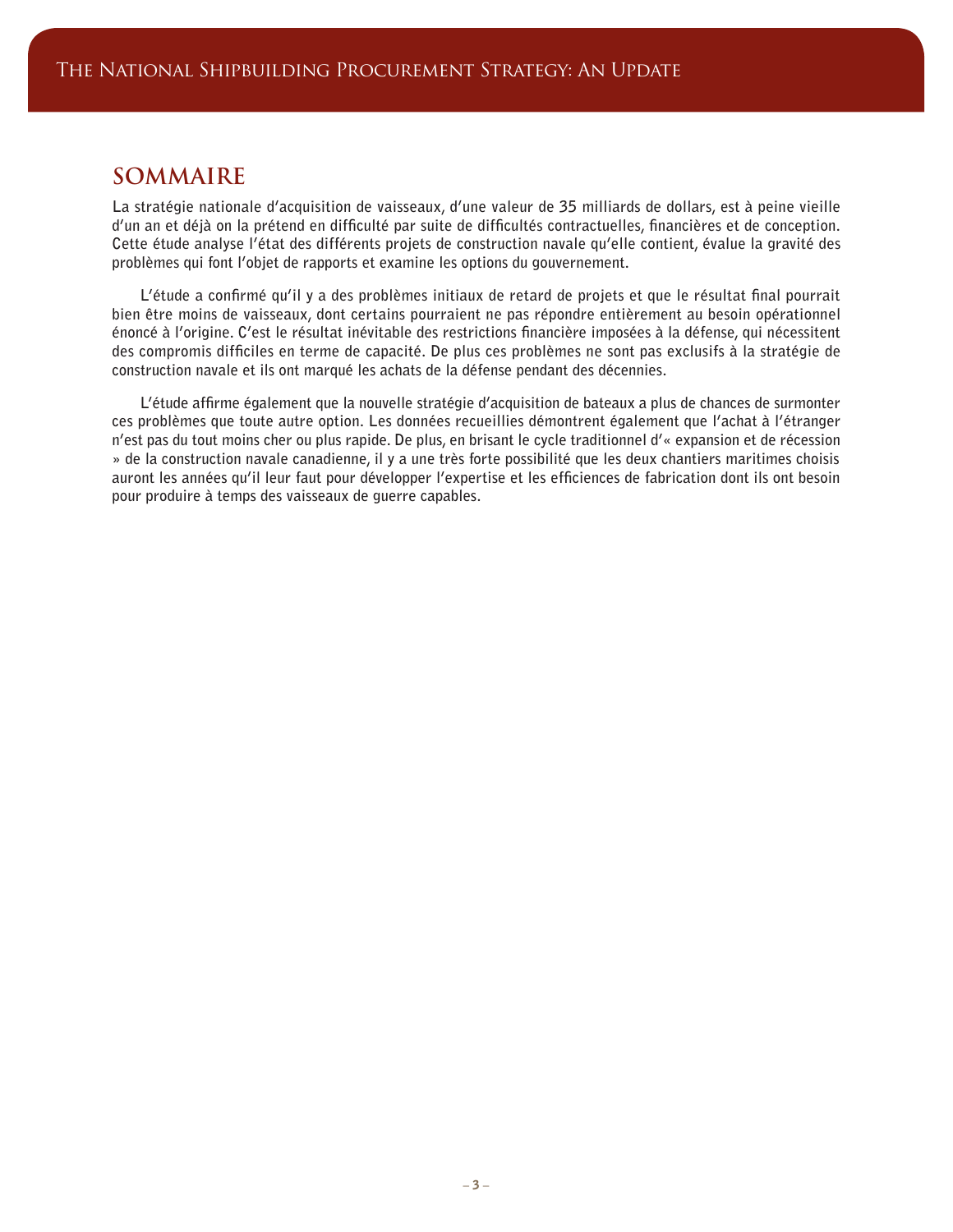**Celebrated at its launch barely a year ago as the "largest procurement contract in Canadian history," there are already claims the National Shipbuilding Procurement Strategy (NSPS) is in trouble as a result of contractual, financial, and design difficulties.1 Therefore, now is a good time to analyze the state of the various shipbuilding projects within the strategy, assess the reported problems, and, if they are as serious as has been made out, examine the government's options.**

**Before doing so, however, we need to review the actual goals of the NSPS. These go well beyond replacing the aging 29 Naval and Coast Guard ships the strategy had as its immediate goal. There is also frequent mention of the need to abandon the wasteful 'boom and bust' approach that has marked past Canadian government**  shipbuilding efforts.<sup>2</sup> Here the Canadian Patrol Frigate project is the most salient as it involved a multibillion **dollar government effort to establish a warship design and construction capability in Canada that was soon allowed to wither away after the 12th and last frigate was delivered.3**

**There were other, more immediate reasons for a 'made in Canada' shipbuilding strategy. David Pugliese has argued both Canadian industry and at least one government department were in a "feud" with DND over**  the C-17 and C-130J airlifter purchases.<sup>4</sup> While delivered with commendable speed, these multi-billion dollar **purchases produced little to no long term Canadian jobs and nothing of substance for its aviation industry sector it was claimed.5 The Conservative government itself seems to have sensed that having its ships built overseas and thus denying Canadian industry \$1 billion a year in business and Canadian labor some 15,000 jobs (both direct and indirect) for 20 years was unsellable politically.6 In its Budget 2011, the government then argued the NSPS also served the larger goal of introducing a broader industrial strategy that would "bolster economic growth," support industry, and maximize Canadian jobs.7 In addition, no opposition party has argued against it, and the strategy enjoys wide media and academic support.8**

**Finally, there was little in our existing procurement model that would argue for continuing past practices. In fact Dan Ross, DND's Associate Deputy Minister Materiel whose group was responsible for creating much of the new model, argued the simultaneous failures of the first Joint Supply Ship Project and the Coast Guard's Mid-Shore Patrol Vessel in 2009, he termed the results "shipwrecks," drove the need for the current shipbuilding strategy.9 That earlier JSS project saw the two competing firms submit unaffordable bids as they felt the government's extensive specifications were not matched by what it was willing to pay.10 The sense was that the government had set the budget, production schedule, and ship capabilities in isolation. While there are** 

**<sup>1</sup> McLeod, Paul, "Our Ships Have Come In," Chronicle Herald, 20 Oct. 2011, p. A1. See also Lee Berthiaume, "Watchdog Eyes \$35 B Shipbuilding Strategy," Ottawa Citizen 2012, http://www,ottawa.citizen.com/story-html?id=70402662sponsor=,, (accessed 8 Jul 2012).; Herein, he outlines the negotiation, budget and delay problems within the NSPS. One must also note that the Government of Canada Shipbuilding Consultation that framed the NSPS began in Jul, 2009.**

**<sup>2</sup> Canada, "NSPS Status Update," PWGSC, http://www.tpsgc-pwgsc.gc.ca/app-acq/sam-mps/maj-update-eng.html, (accessed 22 Oct 2012).**

**<sup>3</sup> While the overall skills languished, a significant number of Canadian firms did, however, use the CPF experience to develop and then create a very solid worldwide export market for their products. See an extensive list of these at: CADSI Canadian Association of Defence and Security Industries. "Sovereignty, Security and Prosperity—Government Ships—Designed, Built and Supported by Canadian Industry: The Report of the CADSI Marine Industries Working Group." 2009, Appendix A.**

<sup>4</sup> David Pugliese, "Industry Canada, DND Feud over How to Spend \$3 Billion," Ottawa Citizen, 26 Mar 2009, http://www,ottawa.citizen.com/story**html?id=1428557sponsor=, (accessed 26 Mar 2009).**

**<sup>5</sup> As a result of earlier government investment the Globe and Mail has argued Montréal had become the third-largest aerospace cluster in the world after Seattle and Toulouse. See Claude Lajeunesse, "Investing in Aerospace Is No 'Corporate Handout'," Globe and Mail, 14 Jul 2008. Without access to large government contracts, industry has argued that that it and its jobs may be at risk.**

**<sup>6</sup> Job and financial data from: Canadian Association of Defence and Security Industries. "Sovereignty, Security and Prosperity—Government Ships—Designed, Built and Supported by Canadian Industry: The Report of the CADSI Marine Industries Working Group." 30. A study by the Conference Board of Canada produced similar results. See Conference Board of Canada. "Canada's National Shipbuilding Procurement Strategy: Potential Impact on Nova Scotia and Other Regions." 2011, www.greaterhalifax.com/site.../CBOC%20-%20EIA%20Final.pdf, (accessed 27 Oct 2011).**

**<sup>7</sup> As quoted in Paul Herring, "[the] Case for Canadian Defence Industrial Policy," paper presented at the Conference: New Paradigms for Defence Procurement and Industrial Policy?, Queens University, Kingston Ontario, 27 Feb 2012 2012, http://www.queensu.ca/dms/Ship2012/presentations2012.htm (accessed 28 Oct 2012), slide 2.**

**<sup>8</sup> See Colin Kenny, "Build Canada's Ships in Canada," Ottawa Citizen, 8 Aug 2008. The Federal NDP's support is outlined in Paul McLeod, "Our Ships Have Come in—'What a Great Day for Nova Scotia, for Halifax!'," Chronicle Herald, 20 Oct 2011.**

**<sup>9</sup> As quoted by Richard Bray, "National Shipbuilding Procurement Strategy," Frontline Defence, no. 6 (2011), 26.**

**<sup>10</sup> John Ivison, "Tories \$35-Billion Ship Project Hits a Snag," National Post, 19 Oct 2011, http://news.nationalpost.com/2100/10/19/35b-tory-ship-projecthits-snag (accessed 23 Oct 2012).**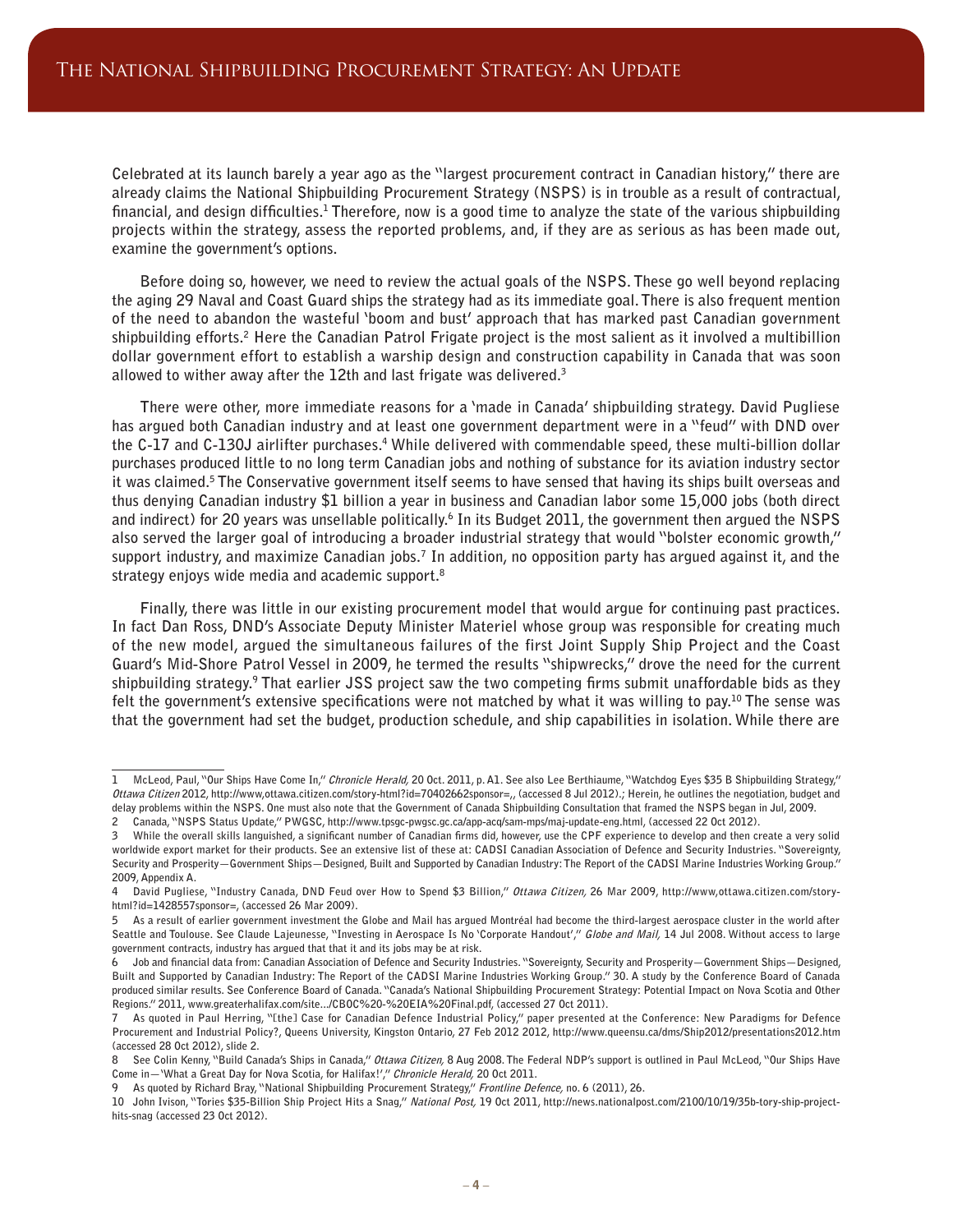**undoubtedly two sides to the story, there was broad agreement that both sides had lost much of the expertise needed to accurately cost ship design options and, more critically, there was little dialogue between the two sides to overcome differing estimates.11 Unsurprisingly, defence commentators have argued these types of skills and a more productive data exchange can only come from the extended exposure a long-term strategy will provide.12**

**The NSPS then appeared to provide that potential with the Irving shipyard in Halifax winning the right to build of the Arctic/Offshore Patrol Ships (AOPS) and the Canadian Surface Combatants (CSC) that will replace the current destroyer and frigate fleet. Seaspan Shipyards in Vancouver and Victoria will build the re-born Joint Support Ship as well as the Canadian Coast Guard's science vessels and the Polar Icebreaker.13 These ship projects have begun and in most cases, the government and industry are now deeply into a mutual process of resolving cost versus delivery schedule and capability conflicts.**

#### **Arctic Offshore Patrol Ships**

**This \$3.07 billion project was originally intended to deliver 6 to 8 patrol vessels capable of operation in medium first year ice (ice that is 70–120 cm thick—a level significantly beyond the critics' claims of "slush breaking"). Its design has its origins in the successful Norwegian SVALBARD design, and while it would be armed, only a 25 mm cannon is planned. The vessel would have a basic command and control capability and would operate naval helicopters. There was also the very optimistic assumption initially that construction would commence in 2013, with the first ship delivered sometime in 2015.14**

**This summer it was announced that the AOPS schedule was significantly delayed with the Irving shipyard president indicating that construction would begin in 2015 and from this one would expect delivery in 2017.15 While a final build contract has not been signed, a preliminary design contract has been agreed providing Irving with the funds for their in-house review of the 5,800 ton design. This allows the firm to study the design, and then do a detailed costing of the work needed to actually build it.16 When complete, this should then allow both the government and the shipyard to conduct informed negotiations over the final build contract. Already, however, there are indications the funding will not allow 8 AOPS and a more realistic expectation would be for 6 vessels. Similarly, cost containment appears to have resulted in lowering its top speed from 20 to 17 knots.**

## **Coast Guard Science Vessels**

**These are the first NSPS vessels to be built at the Seaspan Shipyard facilities, and include three 2,030 ton fisheries science vessels for \$279 million and a single 2,600 ton oceanographic science vessel for \$108 million. Design work for each of the new science vessels began in 2010, and while final build contracts are still being negotiated there is some optimism these will be let soon with construction on two of the vessels beginning in late 2013 according to Seaspan's president.17 As a result, these vessels could be delivered in 2015.**

**<sup>11</sup> Ibid. See also DND's Associate Deputy Minister Dan Ross' similar views on the inexperience problem at Bob Beaudoin, "Growing Expertise: DND's Project Management Challenge," Vanguard, July August(2009), 26.**

**<sup>12</sup> Ian Parker, "Strategic Approach to NSPS: Combat Systems Integrator, Best Value?," Frontline Defence, 3(2012), 42.**

**<sup>13</sup> Also in February 2012 the government signed umbrella agreements with both shipyards. These purportedly set out the "working relationships and administrative arrangements under which the government will negotiate fair and reasonable individual contracts."**

**<sup>14</sup> David Pugliese, "Ships Ahoy—the RCN Forges Ahead with NSPS," Esprit de Corps, 19, no. 1 (2012), 9.**

**<sup>15</sup> Remo Zaccagna, "Work on Federal Ship Deal May Start in 2015," Chronicle Herald, 20 Oct 2012, C1.**

**<sup>16</sup> From an interview with Vice Adm. Paul Madison at Chris McLean, "Royal Canadian Navy Recapitalized and Revitalized," Frontline Defence, no. 6 (2011), 9.**

**<sup>17</sup> Gordon Hamilton, "Seaspan Launches \$200-Million Shipyard Upgrade," Vancouver Sun, 20 Oct 2012.**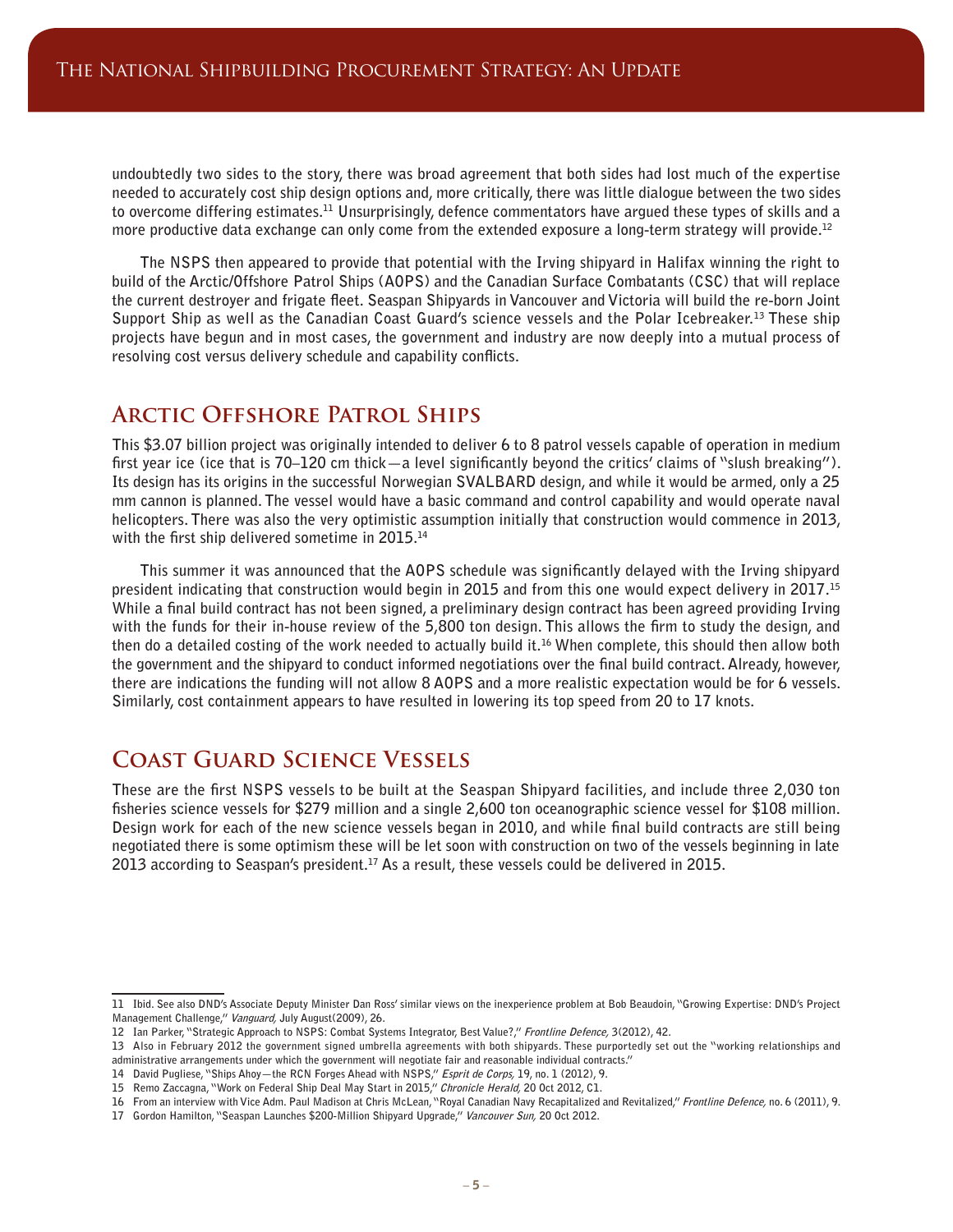### **Joint Support Ship**

**This could be the second major project for the Seaspan yards but, as Sharon Hobson has pointed out, the Polar Class Icebreaker is also competing for the same time slot in their schedule.18 The need is pressing as the Navy seeks to replace its 40-year-old PROTECTOR class replenishment ships and the Coast Guard its equally aged LOUIS ST. LAURENT heavy icebreaker.**

**Initially, two foreign designs were in competition for the JSS project. At this moment only the 20,000 ton German BERLIN class remains after collaboration with the Spanish firm was terminated. It has been suggested that initially both designs were withdrawn after the foreign firms balked at the price being offered and the conditions demanded by the Canadian procurement system.19 Thankfully, at the re-launch of the JSS project, the government had funded a purely Canadian design from BMT Fleet Technology (BMT) in part to validate the capabilities the Navy demanded. As a result, the government will soon be in a position to compare the BMT and BERLIN designs, and a design decision is expected in 2013. Seaspan has recently indicated that it would not be ready to start building "the largest vessels" (whether this referred to the JSS or the icebreaker or both was not made clear) until 2016.20 This suggests the first of two Joint Support Ships should not be expected before 2018, six years after the failed 2004 JSS project promised delivery.**

**While the current project maintains there are provisions for a third JSS, no one interviewed for this paper believes that anymore than two will be delivered for the \$2.6 billion offered. In fact, since the failed 2004 JSS project there has been a steady diminishing of the expected numbers of ships and their operational capability. The current statement of requirements for the vessels call for less than half of the fuel cargo of the replenishment ships it will replace. Dedicated spaces for Army vehicles have vanished as well along with the means (landing craft) to get them quickly to shore. However, Ian Mack, DND's Director General for large ship**  and land projects, has stated the design will allow some of these joint support abilities to be added later.<sup>21</sup> Still **retained, but possibly at risk, is a very modest in-ice capability that would allow JSS to refuel other government ships in the Arctic.**

### **Polar Class Icebreaker**

**While two 16,000 ton icebreakers are desired, this \$720 million project will only provide one, and all indications are this project is no further advanced in its preparations than the JSS. As a result, a government stated desire for ship delivery in 2017 is suspect.22 The design contract was only let in February 2012 and contract negotiations for the actual ship build have yet to commence. As was just noted, Seaspan will not be able to start work on this ship or the JSS until 2016. Earlier, the Coast Guard indicated two years would be required for the construction.**

## **Canadian Surface Combatant**

**This \$26 billion project will replace the existing destroyer and frigate fleet. The construction of these warships was always intended to follow the Arctic/Offshore Patrol Ship to allow shipyard skill building on the more basic patrol ship.23 As a result construction is not expected to begin before 2020 and it is not, therefore, surprising that there is no approved design or any suggestion of a foreign model that might suit.**

**<sup>18</sup> Sharon Hobson, "Design Flaw: The Long Path from NSPS to Ships," Canadian Naval Review, 8, no. 2 (2012), 40.**

**<sup>19</sup> Ivison, "Tories \$35-Billion Ship Project Hits a Snag." See also Peter Cairns, "NSPS Components," Frontline Defence, no. 6 (2011), 25.**

**<sup>20</sup> Hamilton, "Seaspan Launches \$200-Million Shipyard Upgrade."**

**<sup>21</sup> Pugliese, "Ships Ahoy—the RCN Forges Ahead with NSPS," 45.**

**<sup>22</sup> Michel Vermette, "Canadian Coast Guard Fleet Renewal " paper presented at the Conference: New Paradigms for Defence Procurement and Industrial Policy?, Queens University, Kingston Ontario, 27 Feb 2012 2012, http://www.queensu.ca/dms/Ship2012/presentations2012.htm (accessed 28 Oct 2012). See particularly his slide 17.**

**<sup>23</sup> McLean, "Royal Canadian Navy Recapitalized and Revitalized," 10.**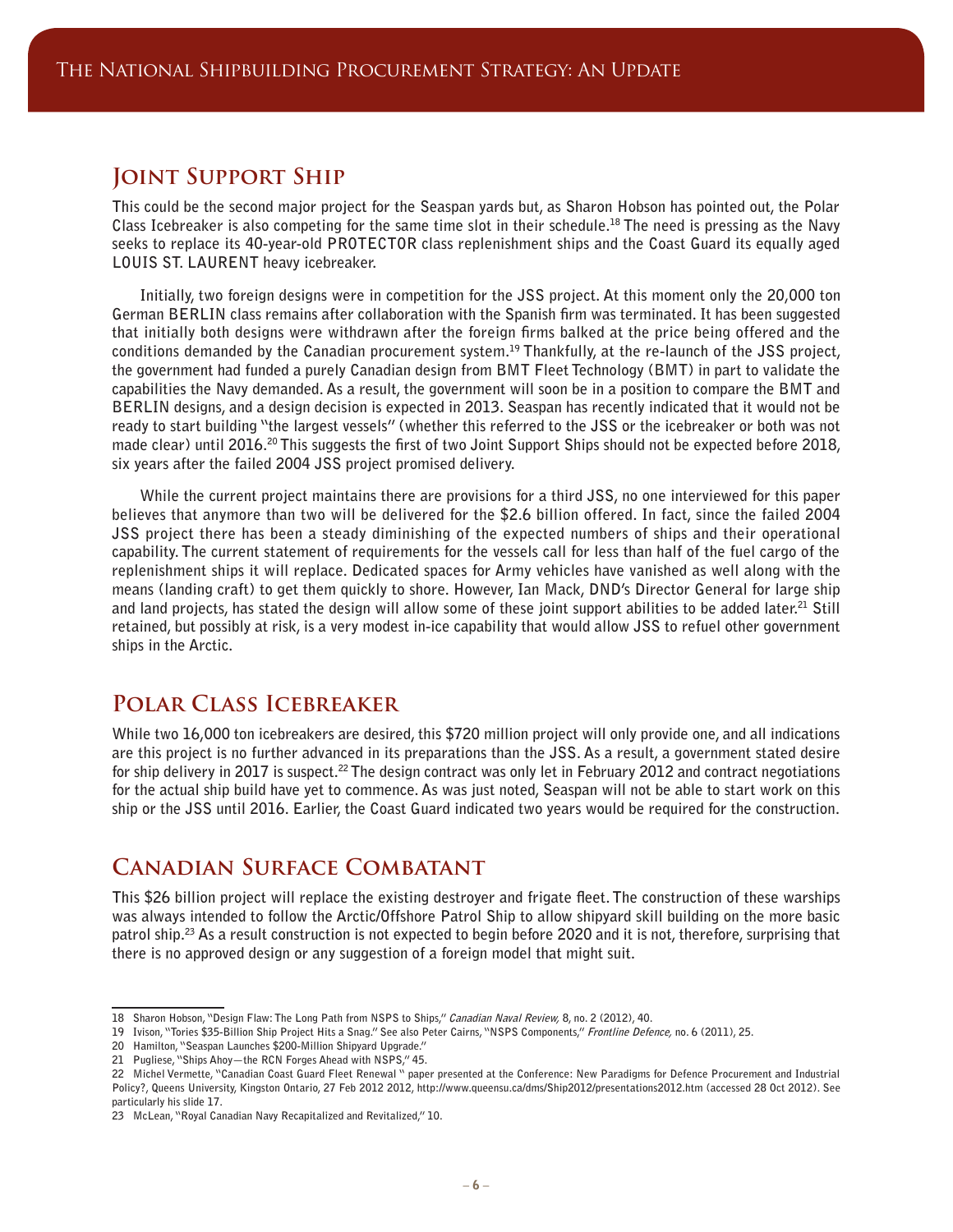**The Navy's ability to settle on a design will not be assisted by the fact that the \$26 billion notionally assigned to the project has little probability of being enough to replace the 15 destroyers and frigates with like vessels.24 Moreover, with building likely to occur between 2021 and 2030 inflation is likely to erode a large part of the purchasing power of the \$26 billion assigned.**

**Meanwhile, by 2021 the three Tribal Class destroyers that provide the Navy's command and air defence capability will be 50 years old. While the Navy intends to maintain them until the first three CSC arrive, one must assume the ability to maintain those aging systems in fighting form will be doubtful indeed. If one is willing to spend enough money much can be done to extend the life of older ships as the just-retired 50-year-old carrier USS ENTERPRISE has demonstrated. Moreover, the Canadian Patrol Frigates are currently undergoing a significant midlife upgrade that should extend their lives and capability until the last of the CSC are delivered.**

#### **Risks**

**Almost all of the NSPS projects are suffering from inadequate funding (it is claimed), late delivery and capability reduction even before full contracts are in place. But is this unusual, and is it a serious problem? Certainly, and sadly, these problems are familiar ones in the world of Canadian defence procurement. The problems are longstanding and stretch from the days of \$20,000 German Iltis jeeps magically costing Canada \$60,000 each,25 to the extended delays of the Maritime Helicopter Project, to the this summer's sudden withdrawal of the government's request for proposals for the Medium Support Vehicle.26 The F-35 program has, so far, escaped cancellation, but the number of aircraft expected from the \$9 billion allocated has dropped from 80, to 65, and other less sophisticated aircraft are now being considered as well.**

**While one can rail against the apparent incompetence of our procurement officials for these overruns, delays and shortfalls, many of these problems are to be expected. Jeeps cost more when you insist they come with the first five years of spare parts, offsetting Canadian industrial benefits, and the setting up of Canadian repair facilities. The Medium Support Vehicles' purported rising costs reflect hard-won Afghanistan experience where ever more armor is required to meet the escalating roadside bomb threat.27 It would be more bizarre if DND did not respond to this kind of changing operational requirement. As a result, DND has always had to manage the choice of accepting later delivery, lower capability, or fewer items when project dollars become tight. Other options are to seek more money from the government and, when dealing with ships, there is a regular call to buy cheaper offshore versions, notwithstanding the just-discussed uproar that can be expected from Canadian industry and its workers.**

#### **OPTIONS**

**For the next few years a successful appeal to the Harper government for more funds to meet major ship project funding shortfall is unlikely. The equanimity with which the government has accepted reduced F-35 numbers and fewer JSS attests. While the government has slightly reduced the pace at which it intends to reduce Canada's deficit, defence spending will go down by some 10% at least, and recent reports have revealed that the Prime Minster has directed defence to surrender even more dollars from its administrative activities.28 Projects within** 

**25 Rob Day, "Project Management Undone," Frontline Defence, no. 4 (2012), 48.**

**27 Ibid.**

**<sup>24</sup> See Blair Watson, "Are the Economics Workable? CFDS Cracks Appearing?," Frontline Defence, no. 1 (2011), 28–29. He estimates the Canada First Defence Strategy has allocated \$8 to 11 billion below what is required to complete the plan for major fleet replacements. Dave Perry assesses that the Canadian Surface Combatant project may be \$14 billion short of the amount actually needed to replace the 15 existing destroyers and frigates. See Dave Perry, "The Navy after the Canada First Defence Strategy," Canadian Naval Review, 8, no. 3 (2012), 1–2.**

**<sup>26</sup> Richard Bray, "MSVS SMP: Will the Rubber Ever Meet the Road?," Frontline, no. 4 (2012), 16.**

**<sup>28</sup> Perry, "The Navy after the Canada First Defence Strategy," 1–2. See also -, "Defence Cuts Weren't Deep Enough: Stephen Harper in Leaked Letter to Peter Mackay," National Post, 24 Oct 2012.**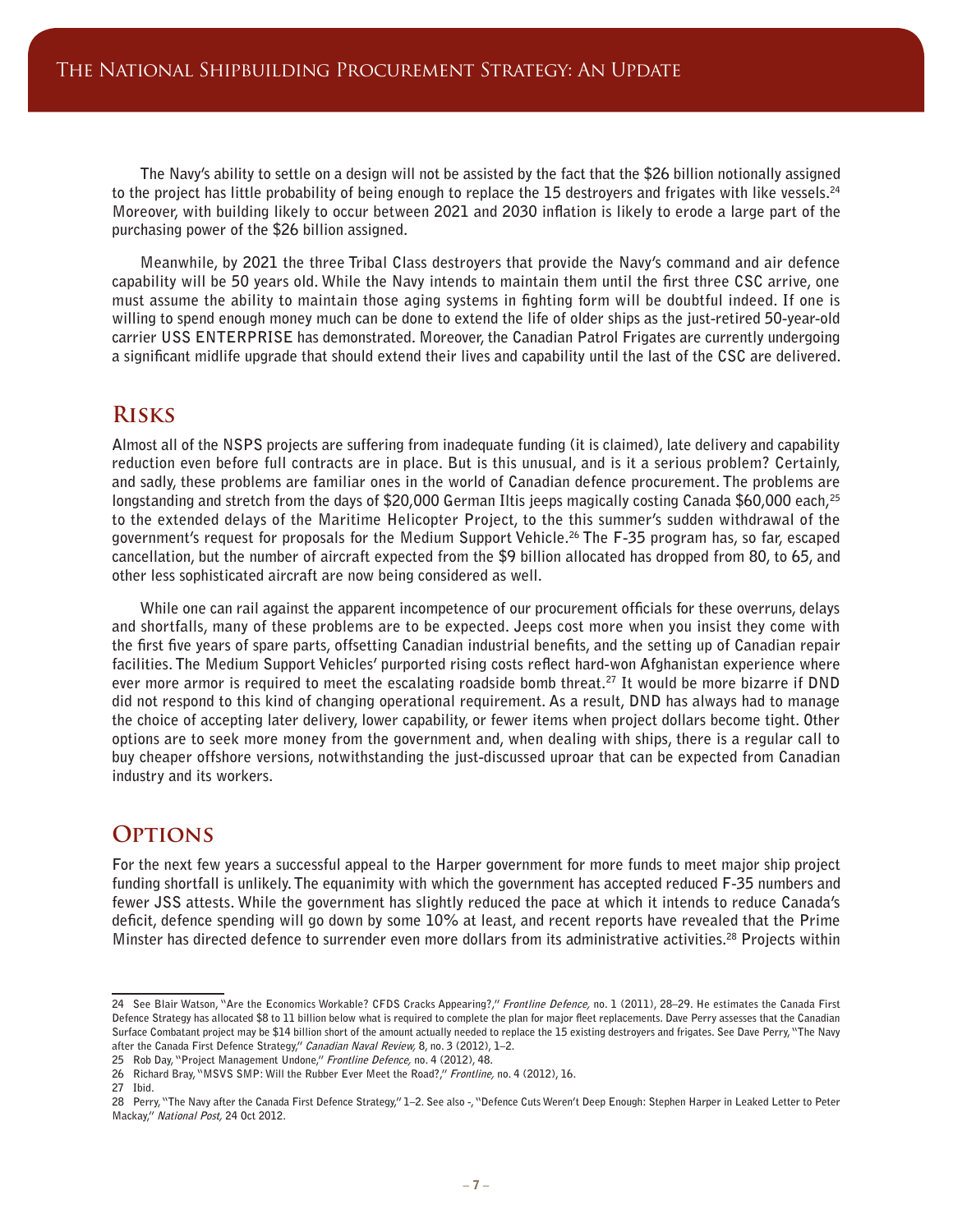**the National Shipbuilding Procurement Strategy may have some initial insulation from further cuts as a result of both long-term promises and immediate contracts. On the other hand, planning for more funding for ships seems very unwise.**

**Backing away from NSPS contracts to pursue reportedly cheaper foreign options will also be difficult for the same legal and political reasons. To do so for reasons of saving money is particularly suspect despite the claims. Recently one author has asserted that the offshore 'off the shelf' option for ships would be "far and away the cheapest (and fastest) approach."29 Another has claimed that a made-in-Canada ship involves a 20% cost premium.30 Neither critic accompanies these claims with evidence. Neither do they mention the detailed studies done on the topic—likely because the one conducted by DND's audit arm concluded that the built-in-Canada Canadian Patrol Frigate ultimately cost only 7% more (roughly \$28 million per ship) on average than seven other similarly sized foreign warships.31 That 7% "at home" premium also created over 7,000 person-years of Canadian employment and established at least 12 Canadian companies that are still in business and exporting complex marine systems to such demanding customers as the United States, Israeli and Royal Navy today.32 That same audit also considered the Canadian frigate the combat superior of every one of the foreign frigates studied save the one that it was 'only' the combat equal to.33 It also quoted Forecast International, a US publication which conducts an annual assessment of warship capability, which concluded:**

**After a very shaky start, mainly due to the long gap in Canadian warship construction, the Halifax class frigates have matured into fine warships. The lead ship of the class has been the subject of unstinting praise from the US Navy, following visits to American naval bases. HMCS Halifax is also regarded as being a very satisfactory and a well-conceived design by the British Royal Navy Directorate of Navy Construction.34**

**More recently, a study commissioned by Industry Canada questioned similar doubtful claims of cheaper foreign shipyards and estimated that their products normally resulted in a 25% increase in in-service support costs after they were delivered. 35These costs, by the way, are not insignificant and can easily equal 60% or more of the purchase cost. In addition, foreign firms have also been front and center recently in their readiness to demand more than was budgeted during both the earlier and current JSS projects while also disputing elements of our procurement processes.**

**The other response to inadequate or declining funding is to cut the number of units, and, as seen, this is already underway. As a result we are likely to see 2, not 3 JSS replenishment ships; 1, not 2 Polar Icebreakers, and 6, not 8 Arctic patrol ships. It is also difficult to predict the operational results of these reductions today. What is clear, however, is that ships traditionally spend 25% of their time in long term (that is more than 12 months) maintenance. As a result, the Canadian Arctic could be without a heavy icebreaker 1 in 4 years, and both the Atlantic and Pacific Fleet could be without a replenishment ship for similar periods. While one can rely on coalition or NATO assets to help out during international operations, these will not be available for purely Canadian activities, and the fleet's ability to remain at sea continuously will drop from 30 days to less than 10 when JSS are not available.**

**<sup>29</sup> Ian Yeates, LCDR, "NSPS: A Blunder for the Ages?," Canadian Naval Review, 8, no. 2 (2012).**

**<sup>30</sup> Ugurhan Berkok as quoted by Ivison, "Tories \$35-Billion Ship Project Hits a Snag."**

**<sup>31</sup> Canada. Chief of Review Services Report on Canadian Patrol Frigate Cost and Capability Comparison. DND, (7050-11-11 (CRS) ), 1999, http://www.forces. gc.ca/crs/pdfs/cpf\_cost\_e.pdf (accessed 29 Jul 2008), 10.**

**<sup>32</sup> Canadian Association of Defence and Security Industries. "Sovereignty, Security and Prosperity—Government Ships—Designed, Built and Supported by Canadian Industry: The Report of the CADSI Marine Industries Working Group." 31.**

**<sup>33</sup> Canada. Chief of Review Services Report on Canadian Patrol Frigate Cost and Capability Comparison. 5, 8. The study includes a parallel assessment done by the USA Center for Strategic Strategies and Operations analysis which came to a similar conclusion.**

**<sup>34</sup> Ibid., 6.**

**<sup>35</sup> Mott MacDonald. Economic Analysis of National Shipbuilding Procurement Practices. Industry Canada, (255079/03B 16 March 2009), 2009, S-1, 4-2, 21.**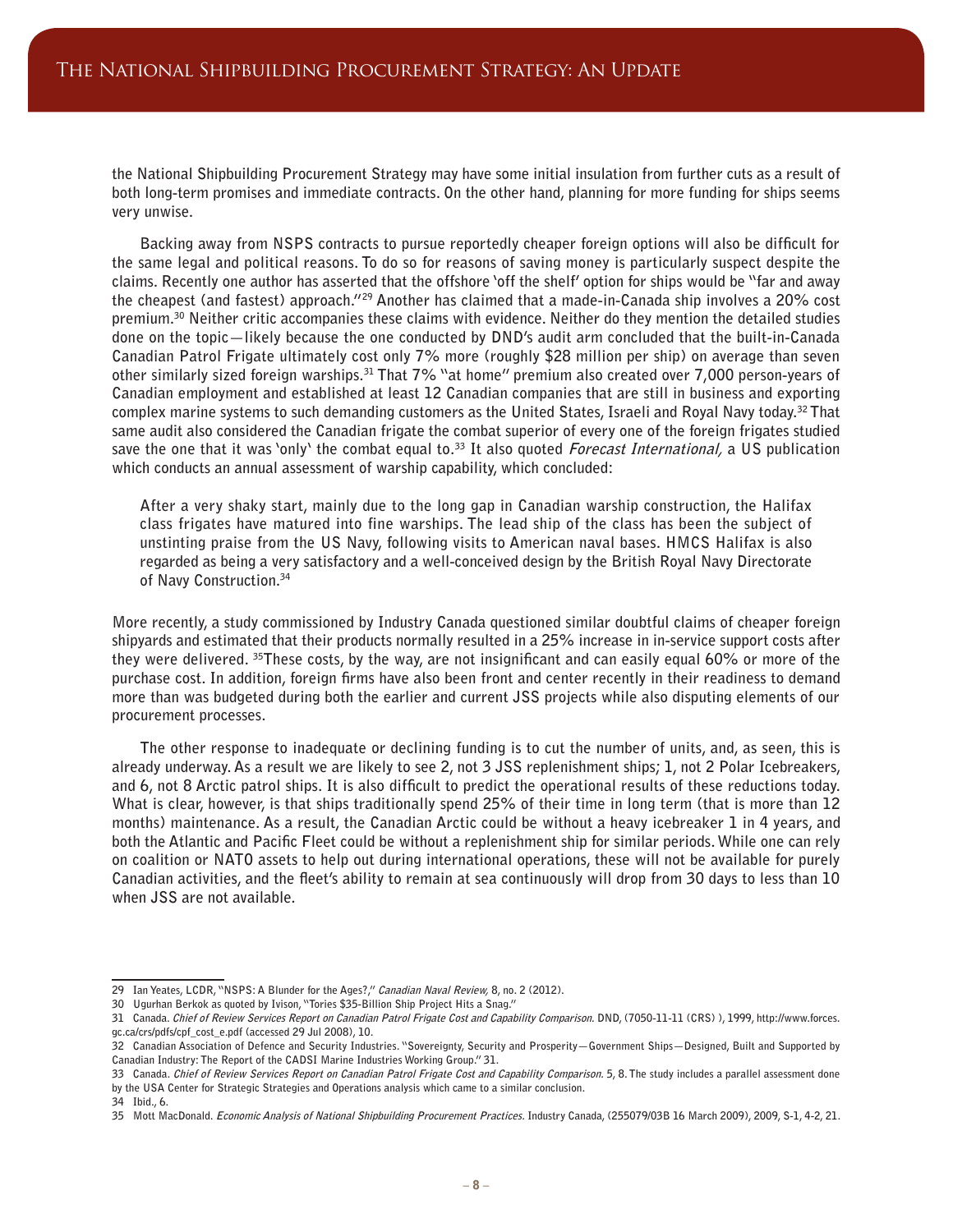**Capabilities are the next thing cut in tight money situations, and that process is also underway within the National Shipbuilding Procurement Strategy. The Joint Support Ship is now "Joint" in name only, and its increasingly important in-ice capability may be at risk. The Navy will, however, retain the ability to replenish its ships and thus conduct long-duration operations even with the potentially reduced fuel load carried in the JSS. The Arctic/Offshore Patrol ship has had its speed reduced but will still be an effective surveillance and enforcement tool throughout the lengthening Arctic navigation season. Most significantly however, the Canadian Forces has accepted all these reductions to the original operational requirement without loud protest. Given the public opposition to its earlier rigid approach to the stealth requirement and the F-35 this may be wise.**

**Traditionally, the last option to meeting short project dollars was to delay the project in the hope that better times would come or other projects would complete and leave financial room in the defence budget for the problematic one. This is now a most dangerous gambit for a wide range of reasons. While Seaspan and Irving have both argued for the current delays, this viewpoint will likely soon change. The former has committed \$200 million to upgrading its shipyard, and the latter has received a \$260 million forgivable loan from the Nova Scotia government to do the same.36 They are also hiring workers, and when they are ready to build, they will want the facilities and the workers fully employed while also expecting on-time payments for their work. Any delay suggested by government will likely be intolerable for them in a few years.**

**Even more problematic may be the financial underpinnings of the Canada First Defence Strategy. Under the accrual accounting rules in play, funding is no longer provided in a concentrated flow during the 6 to 8 years of the traditional project. Rather the funding is committed in today's dollars for the 20 to 30 year life of the ship, aircraft, or vehicle.37 There is, as result, no "room" that will open up when other projects complete. In essence, the CFDS has filled every available financial space for the next 20 years with a project. Delaying the ship project in the hope of finding spare money later is a virtual impossibility under these rules.**

**Meanwhile, a projects' budget will be eroded by inflation. Here one must recognize that defence equipment inflation is currently running at between 4 and 7% a year, not the 2% we see in our grocery purchases.38 Thus under current accounting rules, the purchasing power of a project's budgeted dollars can erode by up to 30–50 percent over the 10 years of a project delivery.39 Project delay then brings even further erosion.**

**There is also operational risk in accepting further delays in replacing our 40 year or older destroyers, supply ships, and our single large icebreaker. Maintaining them at frontline status will be increasingly costly as some spare parts and the unique skills to maintain them will start disappearing as they enter their fifth decade. Meanwhile, accelerating maintenance costs for 40 to 50 year old ships will increase at precisely the most awkward moment for DND and, potentially, the Coast Guard according to Dave Perry's assessments. He has argued the impact of the recent federal government cuts is likely to fall most heavily on the operations and maintenance budgets that sustain all of DND's equipment.40 This is partially as a result of the difficulty of producing immediate savings from capital projects that now spread over 20 years and longer. Cuts today produce very modest immediate savings as the real money is in the out years. The additional perceived political difficulty of cutting personnel levels again leaves cuts to operational and maintenance cuts as the only options left. Meanwhile, vessels, like our current supply ships are hitting legal and environmental restrictions as a result of their single hulled construction.41 The United States has granted our replenishment ships a temporary exemption to the international rules that require double bottoms for oil carrying vessels, but it is an open question of how long the US, and even more worryingly, the Europeans will continue to accept these vessels in their waters. Even replenishment ships must refuel somewhere.**

**38 Henry Ergas. "Building the Fleet of the Future." In Navel Gazing: the Future of Australia's Naval Shipbuilding and Repair Sector, edited by Australian Strategic Policy Institute, 12-15, 2010.**

**40 Perry, "The Navy after the Canada First Defence Strategy," 1–2.**

**<sup>36</sup> Hamilton, "Seaspan Launches \$200-Million Shipyard Upgrade." See also Zaccagna, "Work on Federal Ship Deal May Start in 2015."**

**<sup>37</sup> Dan Ross, DND's Associate Deputy Minister Matériel, explains this well at: Beaudoin, "Growing Expertise: DND's Project Management Challenge," 25.**

**<sup>39</sup> A 30 percent reduction relates to a 4% rate of inflation. Purchasing power would be reduced by 50% if the inflation rate for equipment was 7%.**

**<sup>41</sup> Ivison, "Tories \$35-Billion Ship Project Hits a Snag."**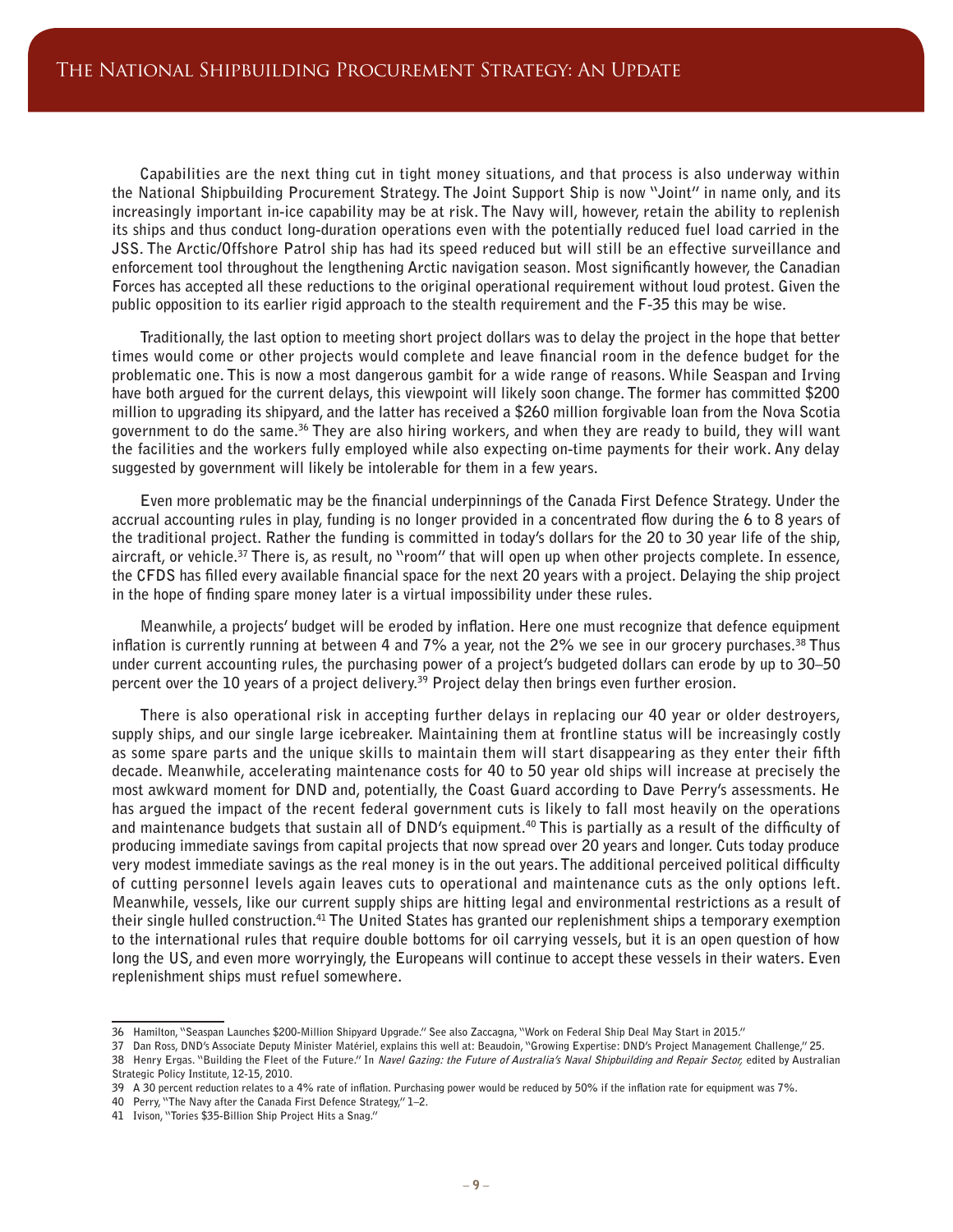#### **Conclusion**

**This paper has presented a somewhat gloomy review of the shipbuilding strategy in suggesting money will continue to be tight and that the only practical response to this will be fewer ships or lower quality or both. Yet this should not be considered the inevitable result. Rather there is every indication from past building programs in Canada and elsewhere that per-unit building costs fall as the shipyard gains experience and has a better appreciation of the risk. That previously noted DND report on the Canadian Patrol Frigate outlined that the marginal costs of production "declined steadily for the CPF, from \$480M for the first ship to \$424M for the last ship."42 The move from 'boom and bust' to a continuous shipbuilding model was very much designed to achieve just that kind of learning curve.**

**While there are problems, and here the danger of project slippage is the most worrisome, it is far too early to conclude there is a need to rework or cancel the strategy. Moreover it has been shown that there are few better options. Foreign building does not offer significant savings and there are few in-Canada defence acquisitions that offer a better model. Rather, some argue the NSPS should serve as the model for defence procurement.43**

**There are additional strong arguments for the shipbuilding strategy. It continues to operate without the normal political efforts to steer projects to favored regions. For the first time ever a single Secretariat provides industry with a single point of contact within government, and the strategy has structured the shipyard selection process so that the firms or their host provinces are on the hook for infrastructure upgrades and worker training and not the federal government.44 The real benefit, however, will come from the ongoing nature of the strategy. As expertise is steadily built up, both the government and the firms will benefit from stable work and steady deliveries that in turn will deliver more accurate defence costing and effective ships.**

**<sup>42</sup> Canada. Chief of Review Services Report on Canadian Patrol Frigate Cost and Capability Comparison. 11.**

**<sup>43</sup> See Bray, "National Shipbuilding Procurement Strategy," 26.; See also Richard Littlemore, "Safe Harbor," Report on Business, (2012), 38. He notes the NSPS has "been held up as a model of bureaucratic rectitude and political restraint."**

**<sup>44</sup> See Bray, "National Shipbuilding Procurement Strategy," 26.; and Cairns, "NSPS Components," 26.**